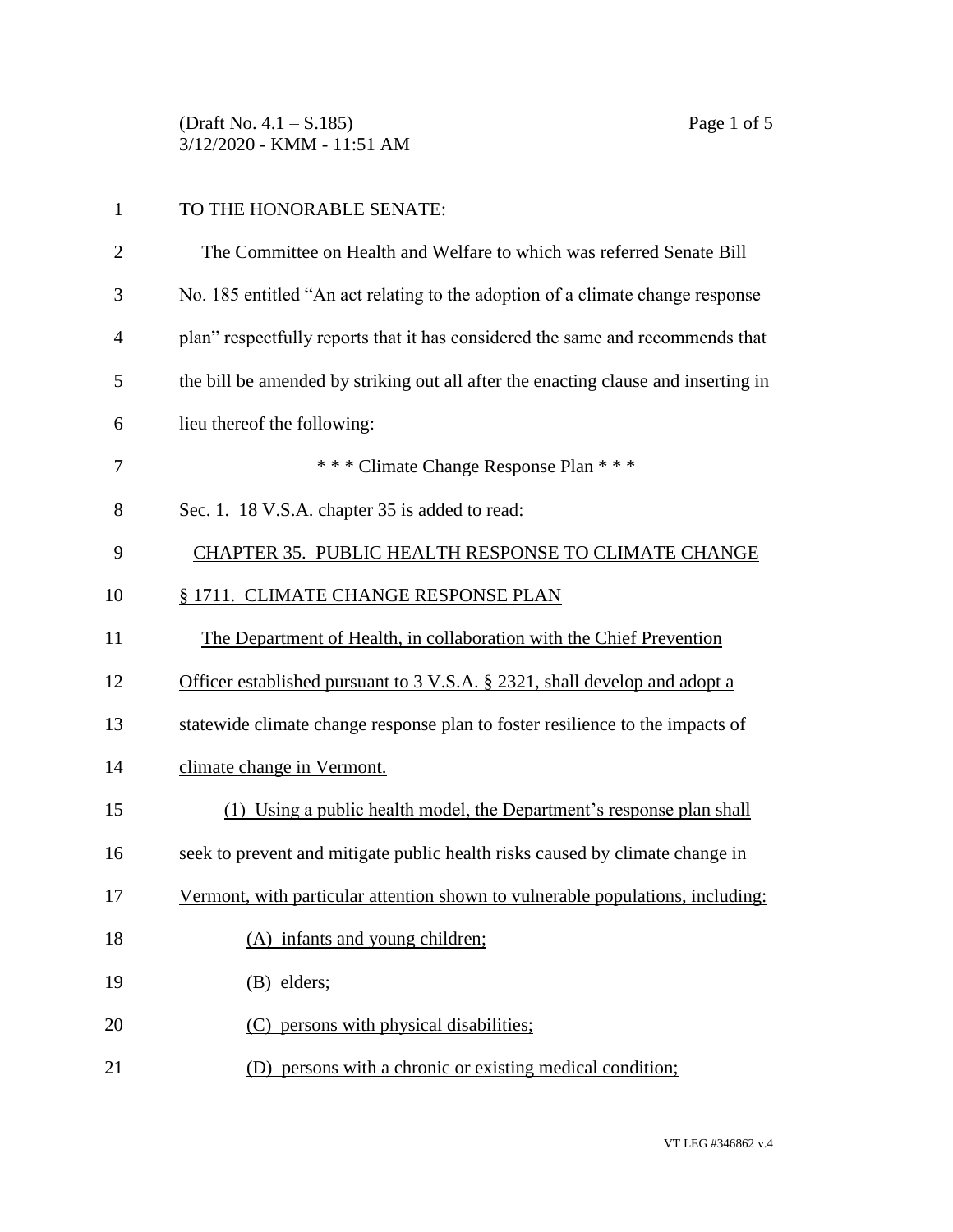| $\mathbf{1}$   | (E) persons with low income;                                                 |
|----------------|------------------------------------------------------------------------------|
| $\overline{2}$ | (F) persons who are homeless or lack access to transportation;               |
| 3              | (G) persons living in flood plains; and                                      |
| 4              | (H) persons whose employment occurs primarily outdoors.                      |
| 5              | (2) The response plan shall provide actionable strategies specific to both   |
| 6              | rural and urban communities in the State, including specific strategies that |
| 7              | address:                                                                     |
| 8              | (A) mental health;                                                           |
| 9              | (B) vector-borne diseases;                                                   |
| 10             | (C) waterborne and foodborne diseases;                                       |
| 11             | (D) hot weather;                                                             |
| 12             | (E) cyanobacteria;                                                           |
| 13             | (F) extreme storm events; and                                                |
| 14             | (G) air pollution and pollen.                                                |
| 15             | § 1712. CLIMATE CHANGE RESPONSE COMMUNICATION                                |
| 16             | The Department of Health, in coordination with the regional planning         |
| 17             | commissions, regional emergency management providers, and the Citizens       |
| 18             | Assistance Registry for Emergencies, shall develop a plan and communicate    |
| 19             | with both Vermont communities and each other for the purpose of mitigating   |
|                |                                                                              |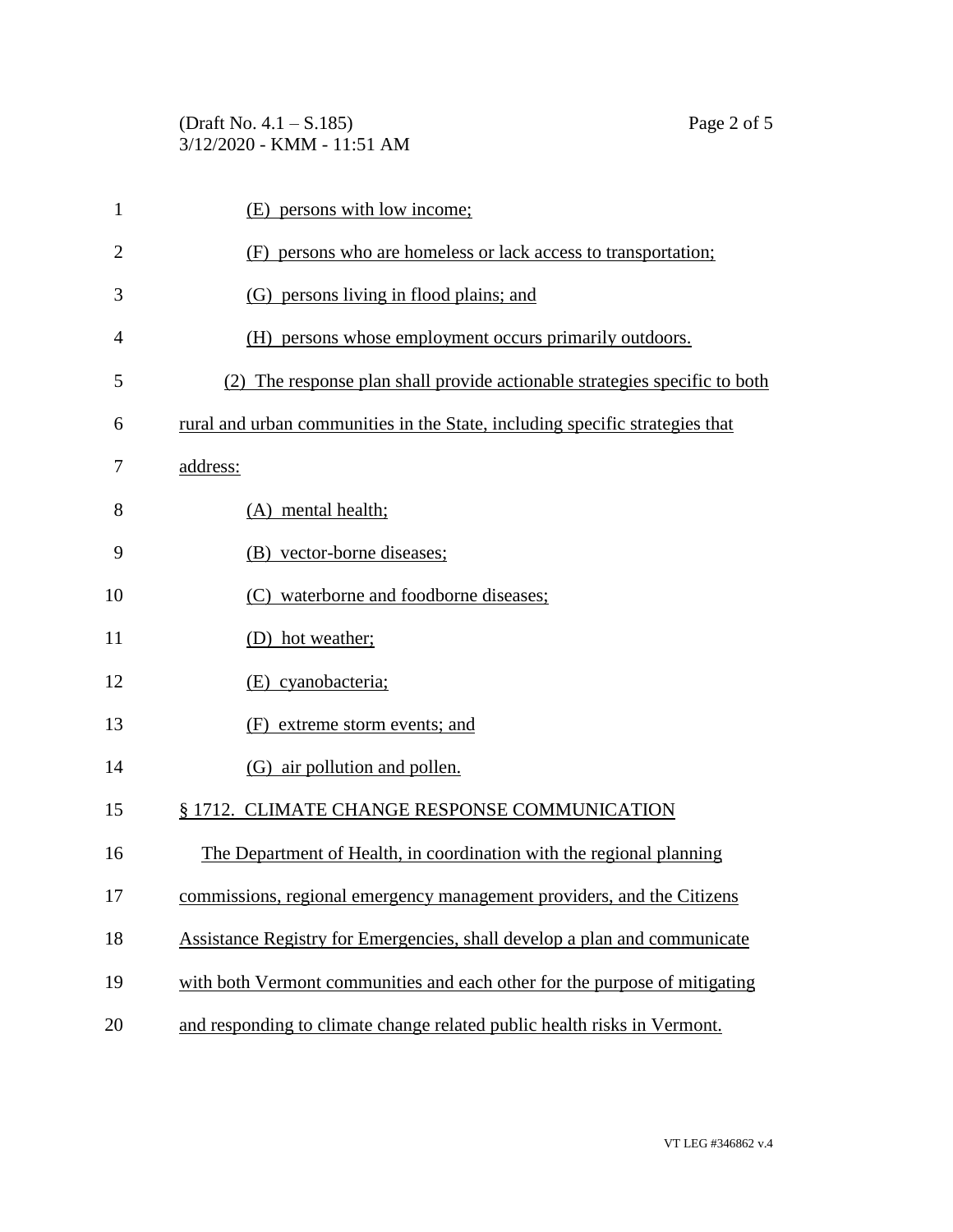(Draft No. 4.1 – S.185) Page 3 of 5 3/12/2020 - KMM - 11:51 AM

| 1              | Sec. 2. REPORT; CLIMATE CHANGE RESPONSE PLAN                                 |  |  |
|----------------|------------------------------------------------------------------------------|--|--|
| $\overline{2}$ | On or before July 1, 2021, the Department of Health shall submit the         |  |  |
| 3              | climate change response plan adopted pursuant to 18 V.S.A. § 1711 to the     |  |  |
| $\overline{4}$ | House Committees on Health Care and on Human Services and to the Senate      |  |  |
| 5              | Committee on Health and Welfare.                                             |  |  |
| 6              | *** Regional Planning Commission Involvement in Identifying                  |  |  |
| 7              | Health Care-Related Needs ***                                                |  |  |
| 8              | Sec. 3. 24 V.S.A. § 4345a is amended to read:                                |  |  |
| 9              | § 4345a. DUTIES OF REGIONAL PLANNING COMMISSIONS                             |  |  |
| 10             | A regional planning commission created under this chapter shall:             |  |  |
| 11             | * * *                                                                        |  |  |
| 12             | (21) Consult with and assist hospitals licensed pursuant to 18 V.S.A.        |  |  |
| 13             | chapter 43 regarding the development of health needs assessments and other   |  |  |
| 14             | initiatives as needed in accordance with 18 V.S.A. § 9405a.                  |  |  |
| 15             | (22) Consult with and assist the Agency of Human Services, Department        |  |  |
| 16             | of Health, and Vermont Emergency Management to incorporate public health     |  |  |
| 17             | and safety concerns related to climate change into State and local emergency |  |  |
| 18             | and hazard mitigation, response, and recovery plans.                         |  |  |
| 19             | Sec. 4. 18 V.S.A. $\S$ 9405a is amended to read:                             |  |  |
| 20             | § 9405a. PUBLIC PARTICIPATION AND STRATEGIC PLANNING                         |  |  |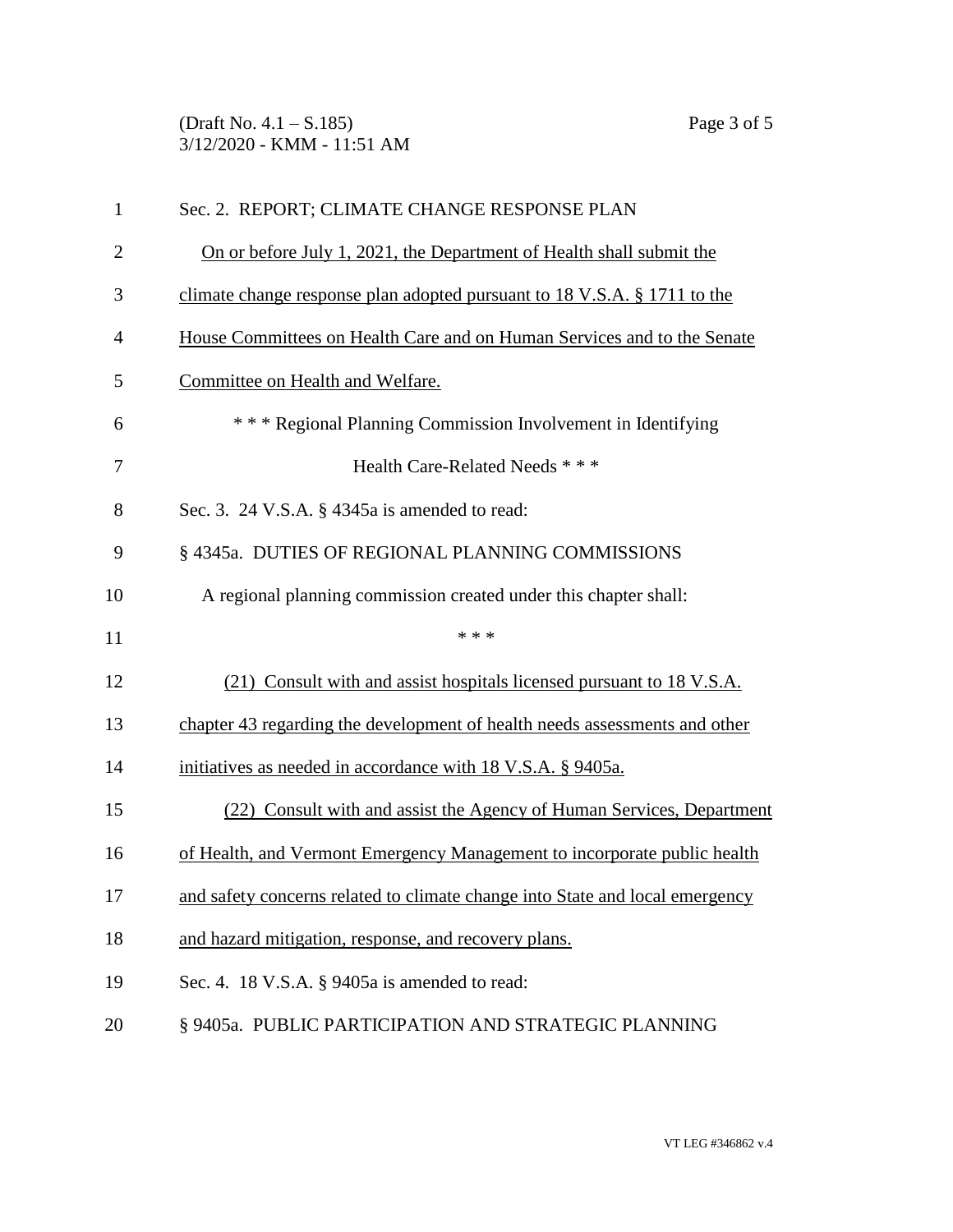## (Draft No. 4.1 – S.185) Page 4 of 5 3/12/2020 - KMM - 11:51 AM

| $\mathbf{1}$   | (a) Each hospital shall have a protocol for meaningful public participation        |  |  |  |
|----------------|------------------------------------------------------------------------------------|--|--|--|
| $\overline{2}$ | in its strategic planning process for identifying and addressing health care       |  |  |  |
| 3              | needs that the hospital provides or could provide in its service area. Regional    |  |  |  |
| $\overline{4}$ | planning commissions shall be available for consultation and assistance            |  |  |  |
| 5              | pursuant to 24 V.S.A. § 4345a. Needs identified through the process shall be       |  |  |  |
| 6              | integrated with the hospital's long-term planning. Each hospital shall post on     |  |  |  |
| 7              | its website a description of its identified needs, strategic initiatives developed |  |  |  |
| 8              | to address the identified needs, annual progress on implementation of the          |  |  |  |
| 9              | proposed initiatives, opportunities for public participation, and the ways in      |  |  |  |
| 10             | which the hospital ensures access to appropriate mental health care that meets     |  |  |  |
| 11             | standards of quality, access, and affordability equivalent to other components     |  |  |  |
| 12             | of health care as part of an integrated, holistic system of care. Hospitals may    |  |  |  |
| 13             | meet the community health needs assessment and implementation plan                 |  |  |  |
| 14             | requirement through compliance with the relevant Internal Revenue Service          |  |  |  |
| 15             | community health needs assessment requirements for nonprofit hospitals.            |  |  |  |
| 16             | * * *                                                                              |  |  |  |
| 17             | *** Effective Date ***                                                             |  |  |  |
| 18             | Sec. 5. EFFECTIVE DATE                                                             |  |  |  |
| 19             | This act shall take effect on July 1, 2020.                                        |  |  |  |